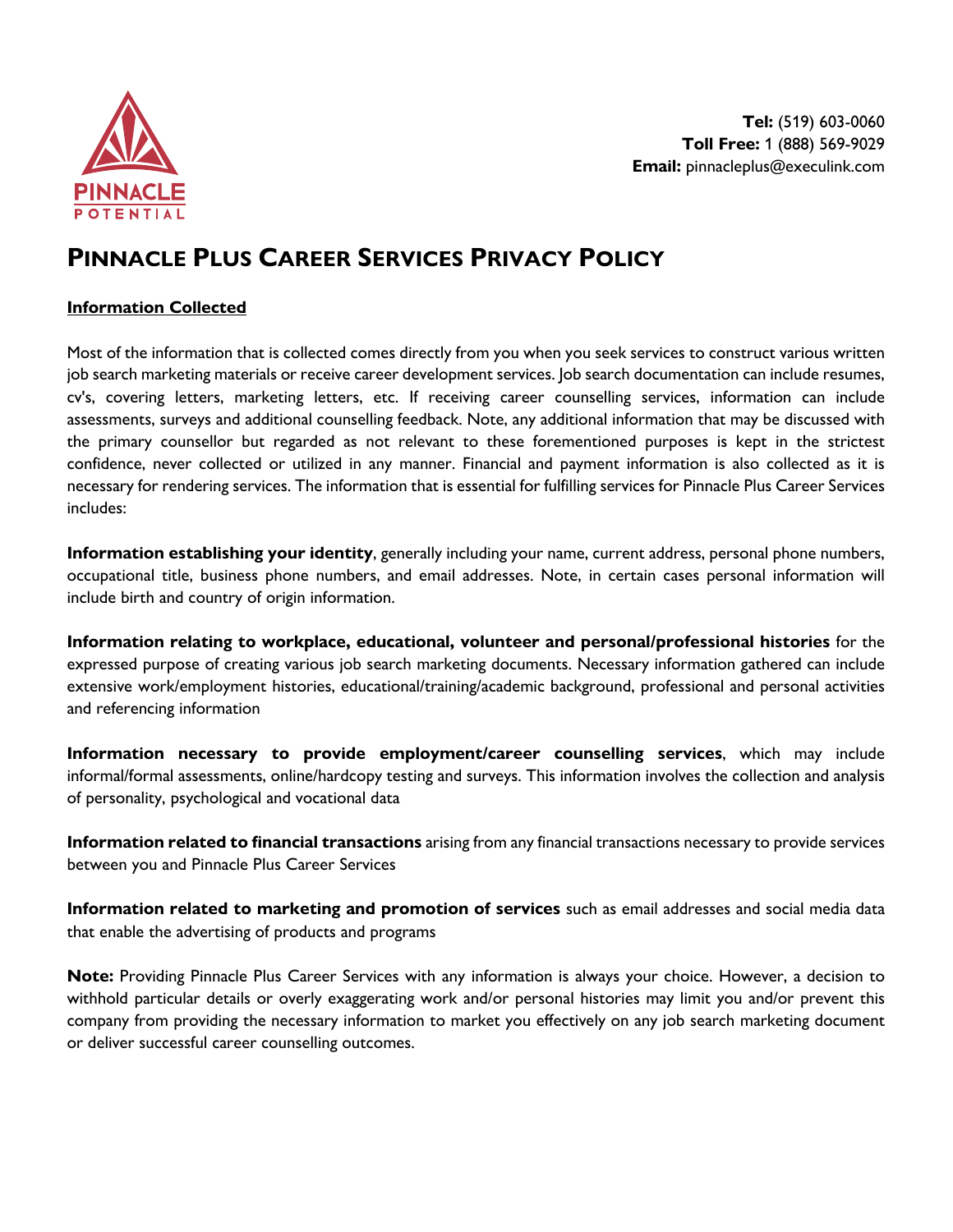# **How Your Information Is Used**

Pinnacle Plus Career Services uses your employment, personal and financial information with your expressed consent for the following purposes:

• To enable communication and services to you through various channels including telephone, computer or mail using the contact information you have provided

• To assist in the creation of written job search marketing material. This includes, but is not limited to resumes, cv's, covering letters, marketing letters, referencing documentation, and job search campaign letters. Any information not relevant to this expressed purpose is never collected or used.

• To support effective delivery of career counselling and assessment services

• To better understand your current employment situation and recommend various solutions to any employment issues.

• Financial information is used primarily to conduct any financial service transactions between you and Pinnacle Plus Career Services.

• To communicate and promote any promotional programs, newsletters, services or discount initiatives. Note that any client information gathered by Pinnacle Plus Career Services is not released to any third parties, without expressed or implied consent.

#### **Sharing Your Information**

All client information provided to Pinnacle Plus Career Services is kept in the strictest confidence and privacy. No individual will be permitted access to any professional, personal or employment information, being strictly limited to the Owner/Primary Counsellor. Client information is not shared with any third-party organizations with the exception of the following:

• To conduct financial transactions for services provided where expressed consent is given.

• To communicate and promote any promotional programs, newsletters, services or discount initiatives where implied or expressed consent is given.

• As permitted or required by Canadian law to comply with laws, regulations, subpoena or court order

• To help prevent any activity that is in direct violation of any Canadian law

• To protect the personal safety of the Owner/Primary Counsellor and Pinnacle Plus Career Services. In addition to protecting the health and physical welfare of any national citizen